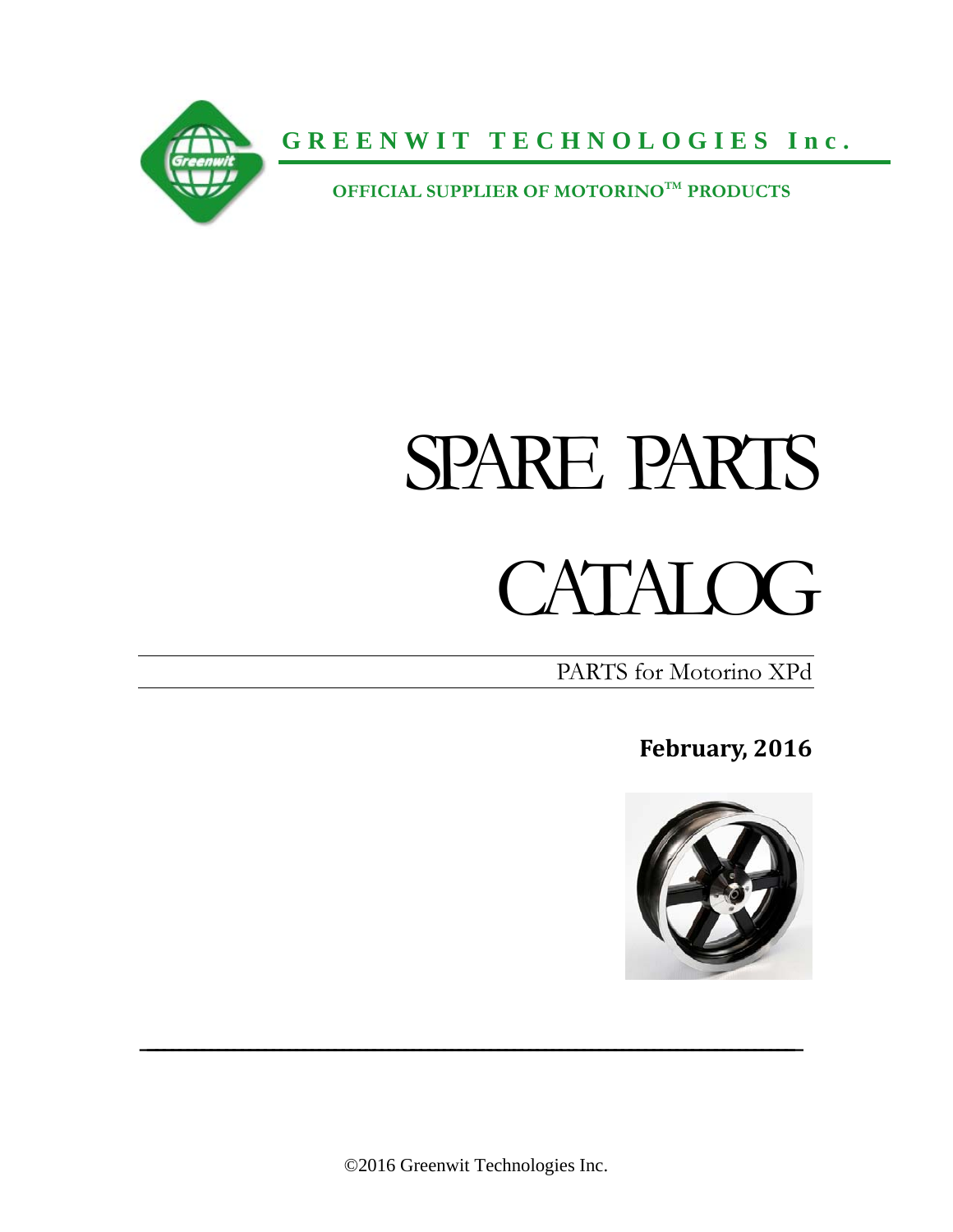**Motorino XPd Parts**



| COIOIS |             |
|--------|-------------|
| ORG    | Orange      |
| MBLK   | Matte Black |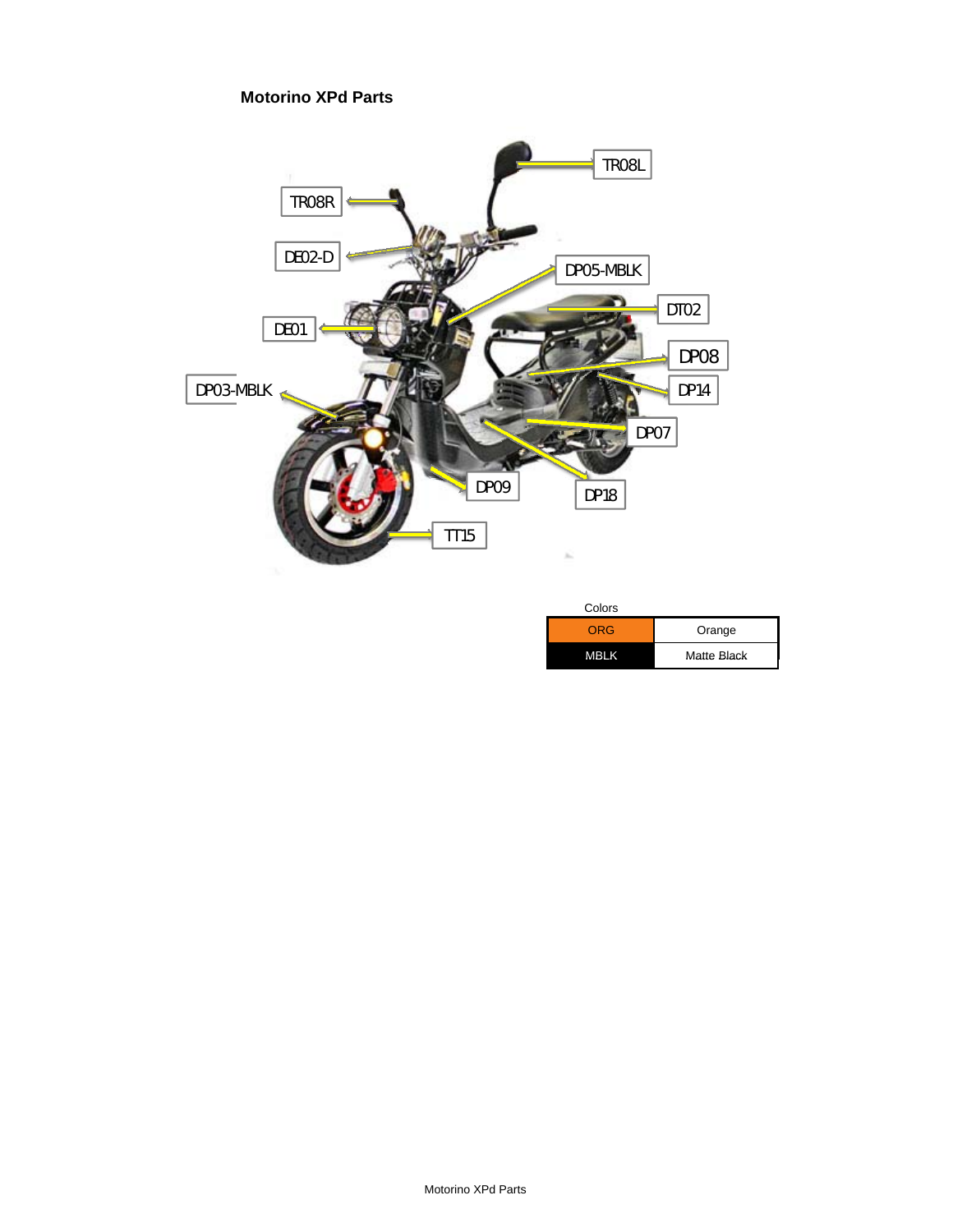# **XPd - Panels & Trim**

| Part#                   | Picture | Description                                                                   | Colour                         | Part#            | Picture | Description                                                              |
|-------------------------|---------|-------------------------------------------------------------------------------|--------------------------------|------------------|---------|--------------------------------------------------------------------------|
| DP03-MBLK/<br>DP03-ORG  |         | Front Fender (same<br>as XPh in different<br>colors)                          | Matte Black<br>/ Orange        | <b>TR08L</b>     |         | Mirror black L                                                           |
| DP01-MBLK/<br>DP01-ORG  |         | Fairing Box Front                                                             | <b>Matte Black</b><br>/ Orange | <b>TR08R</b>     |         | Mirror black R                                                           |
| DP05-MBLK /<br>DP05-ORG |         | <b>Fairing Box Reverse</b>                                                    | Matte Black<br>/ Orange        | DT08             |         | XPd Dash Sunshade<br>(Black) [See Hardware: P<br>DM31]                   |
| DP20-MBLK/<br>DP20-ORG  |         | Headlight cowl panel,<br>plastic, Matte Black or<br>Gloss Orange              | Matte Black<br>/ Orange        | DT03             |         | <b>Steering Column</b><br>Reflector                                      |
| <b>DP18</b>             |         | <b>Access Hatch</b>                                                           |                                | DT04             |         | <b>Reflector Bracket</b>                                                 |
| DP09                    |         | Bellypan                                                                      |                                | <b>TR02</b>      |         | <b>Rear Fender</b><br>Reflector                                          |
| DP08                    |         | <b>Underseat Panel</b>                                                        |                                | <b>TR03</b>      |         | Round orange<br>reflectors                                               |
| <b>DP14</b>             |         | Rear Fender                                                                   |                                | <b>TR04</b>      |         | Cable retaining<br>bracket                                               |
| DT <sub>02</sub>        |         | Seat Cushion                                                                  |                                | DT07             |         | <b>Turnsignal Lens</b><br>and Rear Housing                               |
| DT05                    |         | Single-person XPD<br>seat, fits on XPD<br>cargo rack DM20                     |                                | DT <sub>06</sub> |         | <b>Red Plastic Tailligh</b><br>Lens                                      |
| DP07                    |         | Floorboard                                                                    |                                | DM24P            |         | Plastic Under-seat storage<br>panels, 3-pc set, (no mounti<br>hardware). |
| <b>DM24</b>             |         | Metal mesh Under-seat<br>storage panels, 3-pc set, (no<br>mounting hardware). |                                |                  |         |                                                                          |

| Colour                  | Part#            | Picture | Description                                                                |
|-------------------------|------------------|---------|----------------------------------------------------------------------------|
| latte Black<br>/ Orange | <b>TR08L</b>     |         | Mirror black L                                                             |
| latte Black<br>/ Orange | <b>TR08R</b>     |         | Mirror black R                                                             |
| latte Black<br>/ Orange | DT08             |         | <b>XPd Dash Sunshade</b><br>(Black) [See Hardware: Pt#<br>DM31]            |
| latte Black<br>/ Orange | DT03             |         | <b>Steering Column</b><br>Reflector                                        |
|                         | DT04             |         | <b>Reflector Bracket</b>                                                   |
|                         | <b>TR02</b>      |         | <b>Rear Fender</b><br>Reflector                                            |
|                         | <b>TR03</b>      |         | Round orange<br>reflectors                                                 |
|                         | TR <sub>04</sub> |         | Cable retaining<br>bracket                                                 |
|                         | DT07             |         | <b>Turnsignal Lens</b><br>and Rear Housing                                 |
|                         | DT06             |         | <b>Red Plastic Taillight</b><br>Lens                                       |
|                         | DM24P            |         | Plastic Under-seat storage<br>panels, 3-pc set, (no mounting<br>hardware). |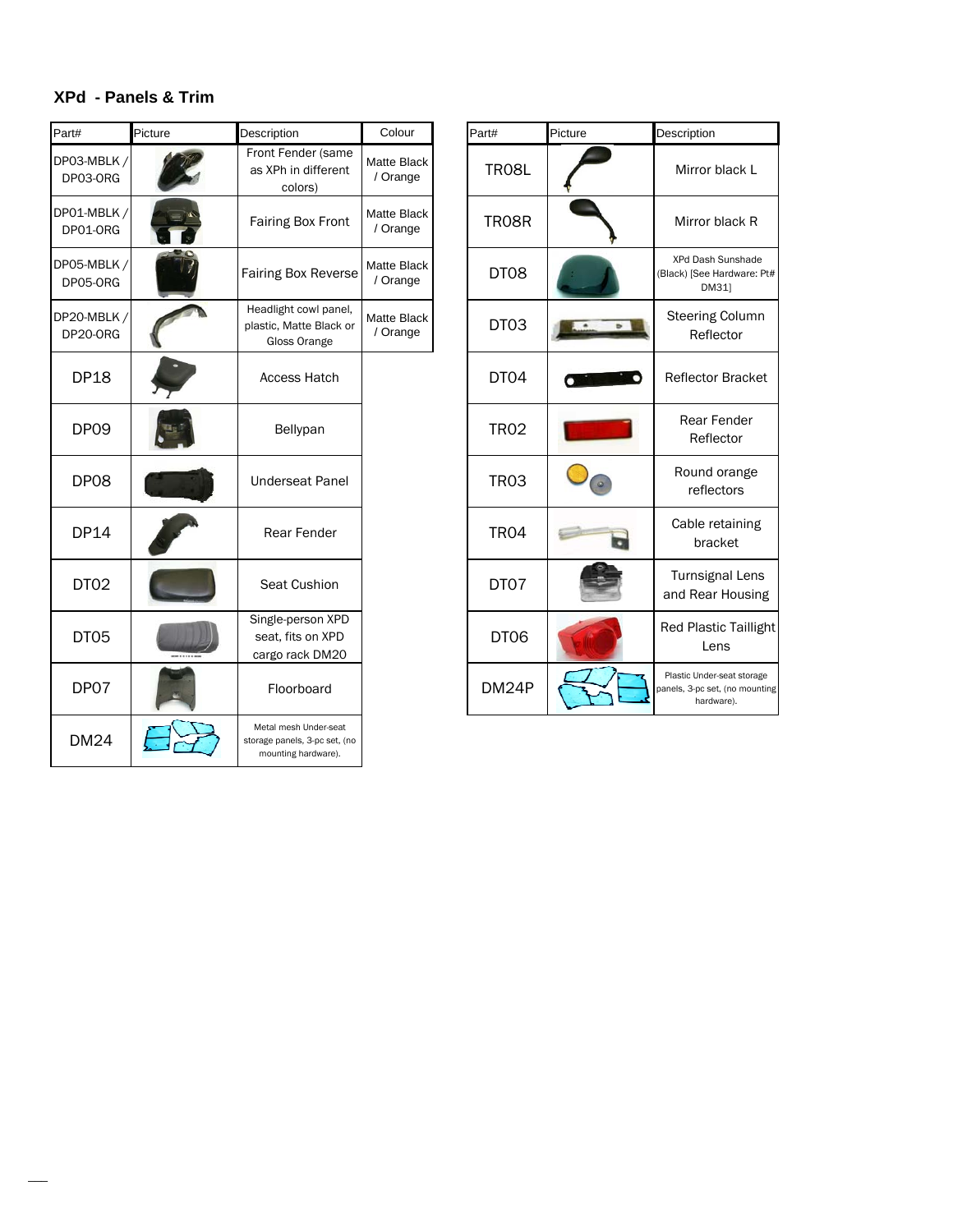# **XPd- Electrical**

| Part#            | Picture | Description                                                        | Part#            | Picture | Description                                   |
|------------------|---------|--------------------------------------------------------------------|------------------|---------|-----------------------------------------------|
| DE01             |         | Headlight (with<br>bulbs)                                          | <b>EL70</b>      |         | 48v CCt<br>[For Digita                        |
| DE02-D           |         | 3-Gauge Digital<br>Dash                                            | EL01             |         | 48v CCt<br>[For Me<br>gau                     |
| DE <sub>02</sub> |         | 3-Gauge<br>Analogue Dash                                           | EL124            |         | 60V SIr<br>Controller<br>20                   |
| NE03             |         | Left Switch Cluster<br>(Chrome)                                    | EL <sub>09</sub> |         | <b>Thro</b>                                   |
| NE04             |         | <b>Right Switch Cluster</b><br>(Chrome)                            | EL10             |         | Compani                                       |
| DE05             |         | Turnsignal (front,<br>rear, left, right)                           | EL11             |         | CCT <sub>s</sub>                              |
| DE07             |         | Taillight Ass'y                                                    | EL119            |         | 60V Basic<br>work w                           |
| EL12L/<br>EL12R  |         | <b>Brake Switches</b><br>(hammer style) [Specify<br>Left or Right] | <b>EL65</b>      |         | Turn signa<br>encosur<br>NEO <sub>2</sub> c   |
| EL115            |         | Chare Port, 4-pin<br>inline connector,<br>MALE [2015-onwards]      | <b>EL40</b>      |         | 40A Wire<br>(set                              |
| EL119            |         | 48V/60V Alarm<br>w. 2 remotes                                      | <b>EL79</b>      |         | LED bulb<br>9LED white<br>mo                  |
| DE09             |         | Ignition Set (w. seat<br>and hatch locks)                          | <b>EL92</b>      |         | LED bulb<br>9LED                              |
| NEO <sub>2</sub> |         | Speedo gauge (with<br>harness and 2W<br>bulbs)                     | <b>EL18</b>      |         | 12<br>conv                                    |
| EL21             |         | 12V Horn                                                           | EL120            |         | <b>LED Head</b><br>Upgrade w<br>hardware [Sto |
| <b>EL22</b>      |         | 40A Breaker                                                        | <b>EL34</b>      |         | 12V 18W<br>Βι                                 |
| BAT07            |         | Alarm key FOB<br>batteries                                         | EL58-AMB         |         | 12V 10W<br>bι                                 |
| EL24             |         | Male IEC Charging<br>Terminal [2014 and<br>Earlier]                | EL30             |         | 12V 10W<br>bulb (XPa                          |
| EL19             |         | <b>Turnsignal Relay</b>                                            | <b>EL35</b>      |         | 12V 2W c<br>bulb (all                         |
| EL71             |         | White Rear Signal LED<br>bulb Wedge base 12v<br>t10 8smd           | EL78             |         | Orange Rea<br>bulb Wedg<br>t108               |

| t#               | Picture | Description                                                        | Part#            | Picture | Description                                                              |
|------------------|---------|--------------------------------------------------------------------|------------------|---------|--------------------------------------------------------------------------|
| DE01             |         | Headlight (with<br>bulbs)                                          | <b>EL70</b>      |         | 48v CCt Controller<br>[For Digital gauges]                               |
| EO2-D            |         | 3-Gauge Digital<br>Dash                                            | <b>EL01</b>      |         | 48v CCt Controller<br>[For Mechanical<br>gauges]                         |
| DE <sub>02</sub> | 0.9.8   | 3-Gauge<br>Analogue Dash                                           | EL124            |         | 60V Slne wave<br>Controller (starting in<br>2015)                        |
| NE03             |         | Left Switch Cluster<br>(Chrome)                                    | EL <sub>09</sub> |         | Throttle                                                                 |
| NEO4             |         | <b>Right Switch Cluster</b><br>(Chrome)                            | EL10             |         | Companion handle                                                         |
| DE05             |         | Turnsignal (front,<br>rear, left, right)                           | EL11             |         | CCT switch                                                               |
| DE07             |         | Taillight Ass'y                                                    | EL119            |         | 60V Basic Alarm [will<br>work with 48V]                                  |
| 112L/<br>EL12R   |         | <b>Brake Switches</b><br>(hammer style) [Specify<br>Left or Right] | <b>EL65</b>      |         | Turn signal gauge, no<br>encosure, part of<br>NE02 or De02               |
| EL115            |         | Chare Port, 4-pin<br>inline connector,<br>MALE [2015-onwards]      | <b>EL40</b>      |         | 40A Wire lengths<br>(set of 4)                                           |
| EL119            |         | 48V/60V Alarm<br>w. 2 remotes                                      | <b>EL79</b>      |         | LED bulb 12v 1156<br>9LED white bayonette<br>mount                       |
| <b>DE09</b>      |         | Ignition Set (w. seat<br>and hatch locks)                          | <b>EL92</b>      |         | LED bulb 12 1156<br>9LED yellow                                          |
| <b>NE02</b>      |         | Speedo gauge (with<br>harness and 2W<br>bulbs)                     | <b>EL18</b>      |         | 12V DC<br>converter                                                      |
| <b>EL21</b>      |         | 12V Horn                                                           | EL120            |         | LED Headlight Bulb,<br>Upgrade w/ mounting<br>hardware [Stock from 2015] |
| <b>EL22</b>      |         | 40A Breaker                                                        | <b>EL34</b>      |         | 12V 18W Headlight<br><b>Bulb</b>                                         |
| <b>BAT07</b>     |         | Alarm key FOB<br>batteries                                         | EL58-AMB         |         | 12V 10W Turnsignal<br>bulb                                               |
| <b>EL24</b>      |         | Male IEC Charging<br>Terminal [2014 and<br>Earlier]                | <b>EL30</b>      |         | 12V 10W brake light<br>bulb (XPa XPh XPd)                                |
| <b>EL19</b>      |         | <b>Turnsignal Relay</b>                                            | <b>EL35</b>      |         | 12V 2W dashboard<br>bulb (all models)                                    |
| EL71             |         | White Rear Signal LED<br>bulb Wedge base 12v<br>t10 8smd           | <b>EL78</b>      |         | Orange Rear Signal LED<br>bulb Wedge base 12v<br>t10 8smd                |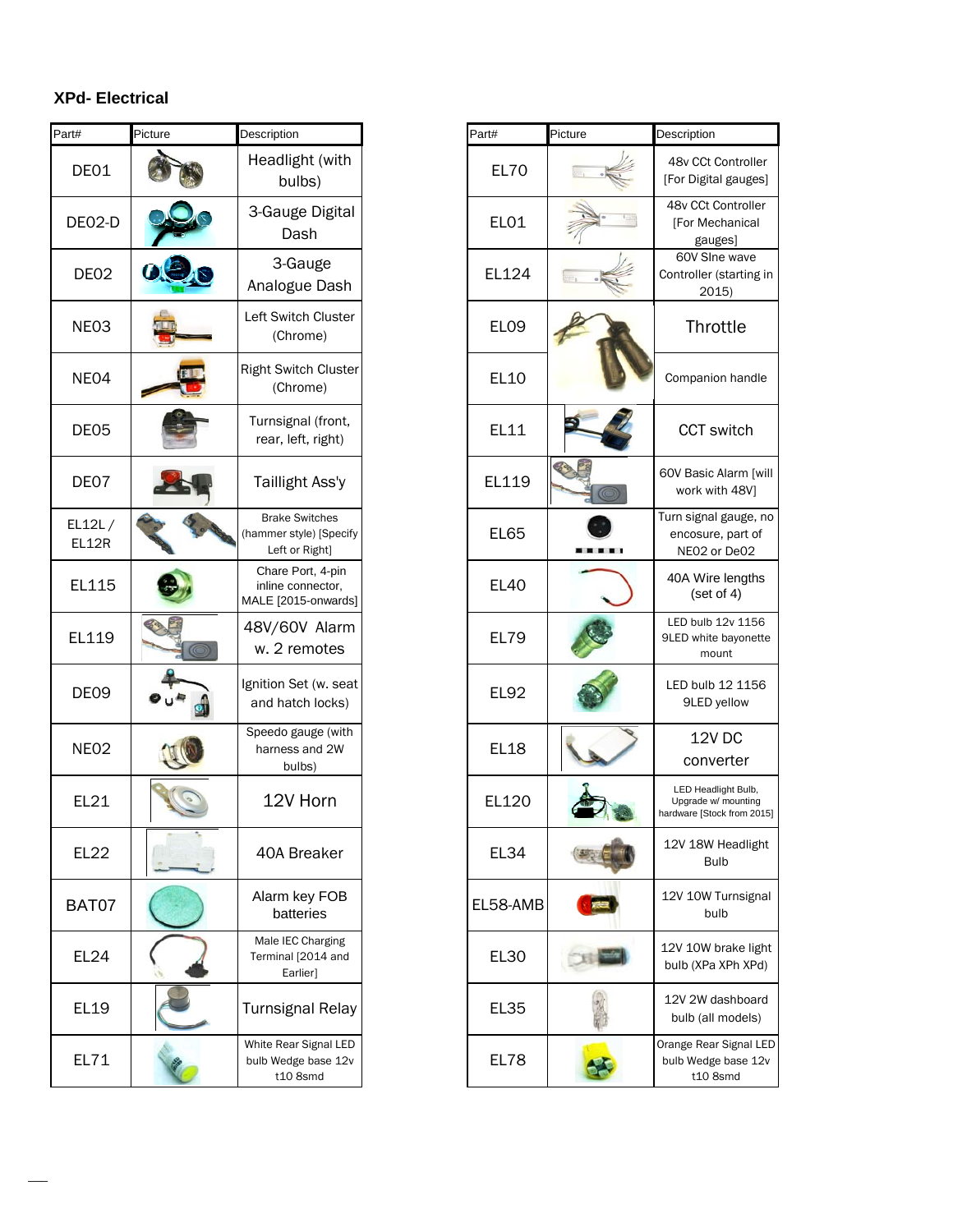### ` **XPd- Mechanical**

| Part#          | Picture | Description                                                              | Part#            | Picture | Description                                                   |
|----------------|---------|--------------------------------------------------------------------------|------------------|---------|---------------------------------------------------------------|
| <b>DM01</b>    |         | Handlebar fasteners [pre-<br>2012 XPds w/ Non-Chrome<br>DM11 headpieces) | MC11             |         | Pedal Axle Sprc<br>w. pin                                     |
| <b>DM02</b>    |         | Handlebar                                                                | MC <sub>24</sub> |         | Folding Pedals                                                |
| DM03R          |         | Brake Handle (right)<br>(hydraulic)                                      | MC13             |         | Pedal Crank                                                   |
| DM03L          |         | Brake Handle (left)<br>(hydraulic)                                       | MC14             |         | Sprocket Freew                                                |
| <b>MC56</b>    |         | 180mm Rear Disc<br>Brake Rotor (post<br>2012)                            | EMO8L/<br>EM08R  |         | Foot Pegs (spec<br>or [R]) Pre-20                             |
| DM05           |         | Front Brake Disc                                                         | <b>DM17</b>      |         | Seat Clasp                                                    |
| HM06R          |         | <b>Front Shock Absorber</b><br>(right)                                   | MCO7             |         | Rear Brake Disc<br>2012)                                      |
| HM06L          |         | Front Shock Absorber<br>(left)                                           | <b>DM12</b>      |         | Main Kicksta                                                  |
| DM07           |         | Front Wheel (see<br>hardware for seals<br>and bearings)                  | <b>DM14</b>      |         | Side Kickstar                                                 |
| MC112          |         | Front axle 12mm<br>dia. *Spacer cut to<br>spec                           | <b>DM16</b>      |         | Pedal Axle                                                    |
| DM19           |         | Steering column                                                          | <b>TT01</b>      |         | 3.5 X 10", Tube<br>Tire [Rear Tire till                       |
| <b>HM09</b>    |         | Speedometer<br>Wormgear                                                  | <b>DM28</b>      |         | Handlebar,<br>aluminum,<br>bracket/bolt-on                    |
| <b>DM09</b>    |         | <b>Battery Retaining Bar</b>                                             | MC50L/<br>MC50R  |         | XPD Master Cylinder<br>Reservoir (specify][I<br>[R]ight)      |
| DM06L<br>DM06R |         | Footpeg (specify left<br>or right) Post-2012                             | DM11             |         | Steering Colu<br>Headpiece [olde<br>XPds]                     |
| <b>DM15</b>    |         | <b>Headlight Bracket</b>                                                 | DM11-<br>CHROME  |         | Chrome Steering co<br>headpiece, w/ bo<br>groove, later style |
| <b>DM13</b>    |         | Metal Headlight Grill                                                    | <b>TT11B</b>     |         | Tubeless Tire Va<br>Bent                                      |
| <b>DM20</b>    |         | Rear Fender Brackets<br>(specify left or right)                          | MC19             |         | Rear disc brake                                               |
| DM21           |         | Seat Hinge                                                               | <b>MC20</b>      |         | Front Disc Bra<br>pads                                        |
| MC15           |         | ABS Front hydraulic<br>regulator [c/w ABS<br>Coupler Nipple]             | MC32r            |         | XpD Front Bra<br>caliper - RE                                 |

 $\overline{\phantom{a}}$ 

| t#            | Picture | Description                                                              | Part#                  | Picture | Description                                                               |
|---------------|---------|--------------------------------------------------------------------------|------------------------|---------|---------------------------------------------------------------------------|
| DM01          |         | Handlebar fasteners [pre-<br>2012 XPds w/ Non-Chrome<br>DM11 headpieces) | MC11                   |         | Pedal Axle Sprocket<br>w. pin                                             |
| <b>DM02</b>   |         | Handlebar                                                                | MC <sub>24</sub>       |         | Folding Pedals [Pair]                                                     |
| DM03R         |         | Brake Handle (right)<br>(hydraulic)                                      | MC13                   |         | Pedal Cranks                                                              |
| DM03L         |         | Brake Handle (left)<br>(hydraulic)                                       | MC14                   |         | Sprocket Freewheel                                                        |
| MC56          |         | 180mm Rear Disc<br>Brake Rotor (post<br>2012)                            | EM08L/<br>EM08R        |         | Foot Pegs (specify [L]<br>or [R]) Pre-2012                                |
| DM05          |         | Front Brake Disc                                                         | <b>DM17</b>            |         | Seat Clasp                                                                |
| HM06R         |         | Front Shock Absorber<br>(right)                                          | MCO7                   |         | Rear Brake Disc (pre-<br>2012)                                            |
| HM06L         |         | Front Shock Absorber<br>(left)                                           | DM12                   |         | Main Kickstand                                                            |
| DM07          |         | Front Wheel (see<br>hardware for seals<br>and bearings)                  | <b>DM14</b>            |         | Side Kickstand                                                            |
| MC112         |         | Front axle 12mm<br>dia. *Spacer cut to<br>spec                           | <b>DM16</b>            |         | Pedal Axle                                                                |
| DM19          |         | Steering column                                                          | <b>TT01</b>            |         | 3.5 X 10", Tubeless<br>Tire [Rear Tire till 2014]                         |
| HM09          |         | Speedometer<br>Wormgear                                                  | <b>DM28</b>            |         | Handlebar,<br>aluminum,<br>bracket/bolt-on cross                          |
| <b>DM09</b>   |         | <b>Battery Retaining Bar</b>                                             | MC50L/<br>MC50R        |         | XPD Master Cylinder Brake<br>Reservoir (specify][L]eft or<br>[R]ight)     |
| DMO6L<br>M06R |         | Footpeg (specify left<br>or right) Post-2012                             | DM11                   |         | <b>Steering Column</b><br>Headpiece [older Gen.<br>XPds]                  |
| DM15          |         | <b>Headlight Bracket</b>                                                 | DM11-<br><b>CHROME</b> |         | Chrome Steering column<br>headpiece, w/ bottom<br>groove, later style XPd |
| DM13          |         | Metal Headlight Grill                                                    | <b>TT11B</b>           |         | Tubeless Tire Valve -<br>Bent                                             |
| DM20          |         | <b>Rear Fender Brackets</b><br>(specify left or right)                   | MC19                   |         | Rear disc brake pads                                                      |
| DM21          |         | Seat Hinge                                                               | <b>MC20</b>            |         | Front Disc Brake<br>pads                                                  |
| MC15          |         | ABS Front hydraulic<br>regulator [c/w ABS<br>Coupler Nipple]             | MC32r                  |         | XpD Front Brake<br>caliper - RED                                          |

(Continues...)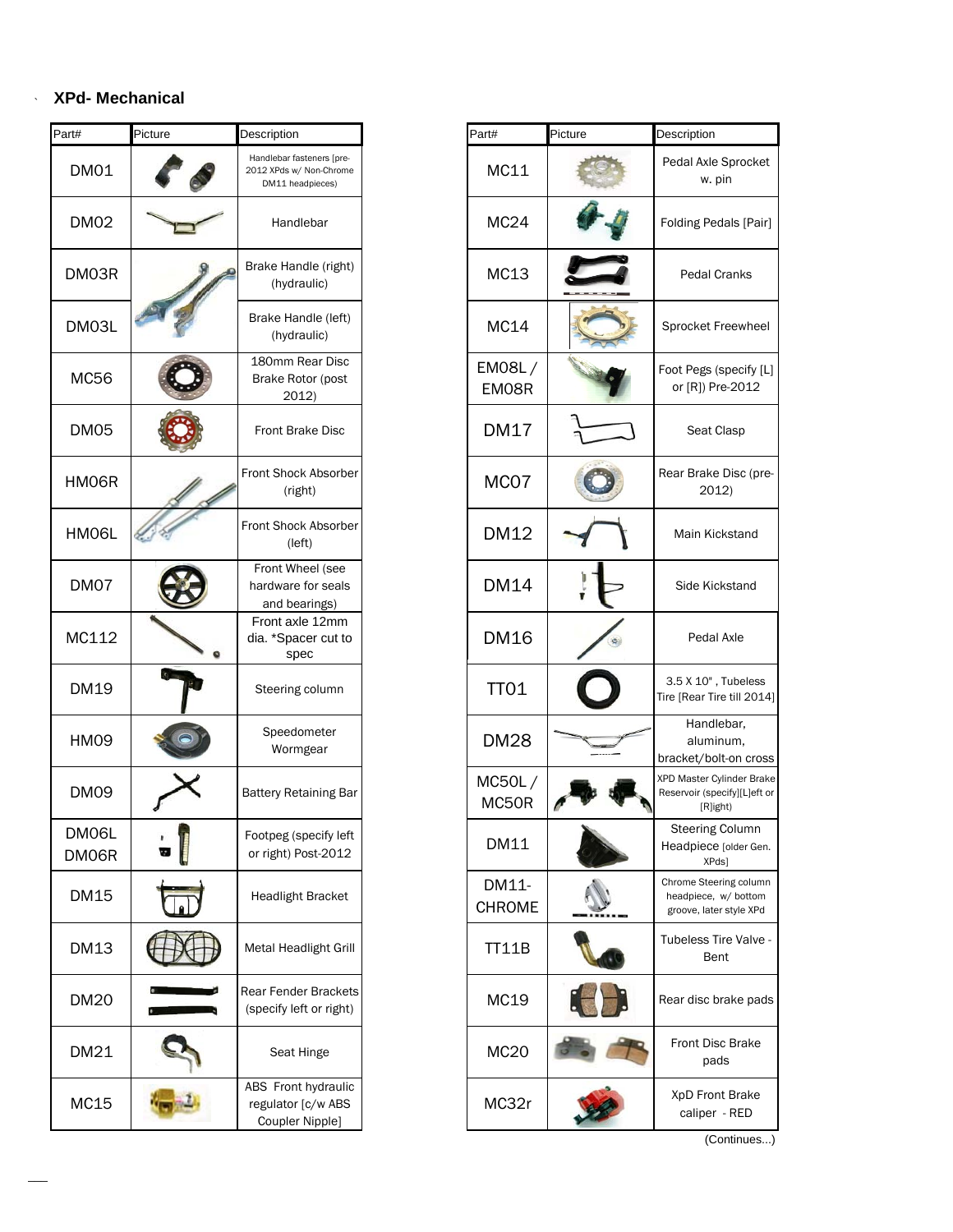### **XPd- Mechanical [...Continued]**

| Part#            | Picture | Description                                                               | Part#       | Picture | Description                               |
|------------------|---------|---------------------------------------------------------------------------|-------------|---------|-------------------------------------------|
| MCO <sub>9</sub> |         | Speedometer Cable<br>[Older models w/<br>analog gauges]                   | TT15-WHI    |         | Tire 4x12'<br>12) White                   |
| MC08             |         | Rear Shock Absorber<br>ADJUSTABLE                                         | <b>TT15</b> |         | <b>Tire 4 x12</b><br>1                    |
| <b>TT20</b>      |         | Tire 120/70-10 Stock<br>Front and Rear from<br>2015 onward                | <b>HR61</b> |         | Fender I                                  |
| MC17             |         | <b>ABS Nipple Coupler</b>                                                 | <b>DM26</b> |         | Handlebar<br>steel, spira<br>17cm         |
| MC37             |         | Front Hydraulic Line                                                      | HR64        | ဳိဝိ    | x 2 Hydra<br>b                            |
| <b>MC40</b>      |         | Rear Brake Caliper                                                        | <b>MC34</b> |         | Rear Hydi                                 |
| <b>DM18</b>      |         | Seat Cage                                                                 | <b>MC22</b> |         | <b>Rear Bra</b>                           |
| <b>DM29</b>      |         | Cargo Seat rack -<br>requires DT05 seat                                   | DM32        |         | XPd Bolt-on<br>(requires tabs<br>2015 XPd |
| <b>B23</b>       |         | X-Large Cargo Rack Box<br>24"x16" - White                                 | <b>B22</b>  |         | Large Carg<br>14"x15                      |
| DM13P            |         | <b>Plastic Headlight Grill</b>                                            | <b>B21</b>  |         | Large Carg<br>23"x15                      |
| <b>MC35</b>      |         | Rear calipers [Pre-<br>2012] Replace with<br>MC40 and MC56                | <b>DM10</b> |         | <b>Fairing Bo</b>                         |
| DM22-ORG         |         | Seat Support Frame,<br>Tall, Orange, XPd                                  | DM22-BLK    |         | Seat Supp<br>Tall, Bla                    |
| <b>DM23-ORG</b>  |         | Seat Support Frame with<br>Backrest (pad not incl.),<br>Tall, Orange, XPd | DM23-BLK    |         | Seat Supp<br>with Backre<br>incl.), Tall, |
| <b>DM27</b>      |         | Handlebar, chromed<br>steel, plain cross bar,<br>18cm high.               | <b>DM31</b> |         | XPd Dash<br>Mounting<br>[see Pti          |
| <b>DM25</b>      |         | Handlebar Mount, cast<br>aluminum, 3 pc                                   |             |         |                                           |

| rt#              | Picture | Description                                                               | Part#           | Picture             | Description                                                                   |
|------------------|---------|---------------------------------------------------------------------------|-----------------|---------------------|-------------------------------------------------------------------------------|
| MCO <sub>9</sub> |         | Speedometer Cable<br>[Older models w/<br>analog gauges]                   | <b>TT15-WHI</b> |                     | Tire 4x12" (120/70-<br>12) White Sidewall                                     |
| MC08             |         | <b>Rear Shock Absorber</b><br><b>ADJUSTABLE</b>                           | <b>TT15</b>     |                     | Tire 4 x12" (120/70-<br>12)                                                   |
| <b>TT20</b>      |         | Tire 120/70-10 Stock<br>Front and Rear from<br>2015 onward                | <b>HR61</b>     |                     | <b>Fender Brackets</b>                                                        |
| MC17             |         | <b>ABS Nipple Coupler</b>                                                 | <b>DM26</b>     |                     | Handlebar, chromed<br>steel, spiral cross bar,<br>17cm high.                  |
| <b>MC37</b>      |         | Front Hydraulic Line                                                      | <b>HR64</b>     | $\mathbf{F}_\infty$ | x 2 Hydraulic Banjo<br>bolt                                                   |
| <b>MC40</b>      |         | Rear Brake Caliper                                                        | <b>MC34</b>     |                     | Rear Hydraulic Line                                                           |
| DM18             |         | Seat Cage                                                                 | <b>MC22</b>     |                     | Rear Brake Pads                                                               |
| <b>DM29</b>      |         | Cargo Seat rack -<br>requires DT05 seat                                   | <b>DM32</b>     |                     | XPd Bolt-on Cargo Rack<br>(requires tabs on seat frame,<br>2015 XPd's onward) |
| <b>B23</b>       |         | X-Large Cargo Rack Box<br>24"x16" - White                                 | <b>B22</b>      |                     | Large Cargo Rack Box<br>14"x15" - White                                       |
| DM13P            |         | Plastic Headlight Grill                                                   | <b>B21</b>      |                     | Large Cargo Rack Box<br>23"x15" - White                                       |
| <b>MC35</b>      |         | Rear calipers [Pre-<br>2012] Replace with<br>MC40 and MC56                | <b>DM10</b>     |                     | <b>Fairing Box Bracket</b>                                                    |
| M22-ORG          |         | Seat Support Frame,<br>Tall, Orange, XPd                                  | DM22-BLK        |                     | Seat Support Frame,<br>Tall, Black, XPd                                       |
| M23-ORG          |         | Seat Support Frame with<br>Backrest (pad not incl.),<br>Tall, Orange, XPd | DM23-BLK        |                     | Seat Support Frame<br>with Backrest (pad not<br>incl.), Tall, Black, XPd      |
| <b>DM27</b>      |         | Handlebar, chromed<br>steel, plain cross bar,<br>18cm high.               | <b>DM31</b>     |                     | XPd Dash Sun Shade<br>Mounting hardware<br>[see Pt# DT08]                     |